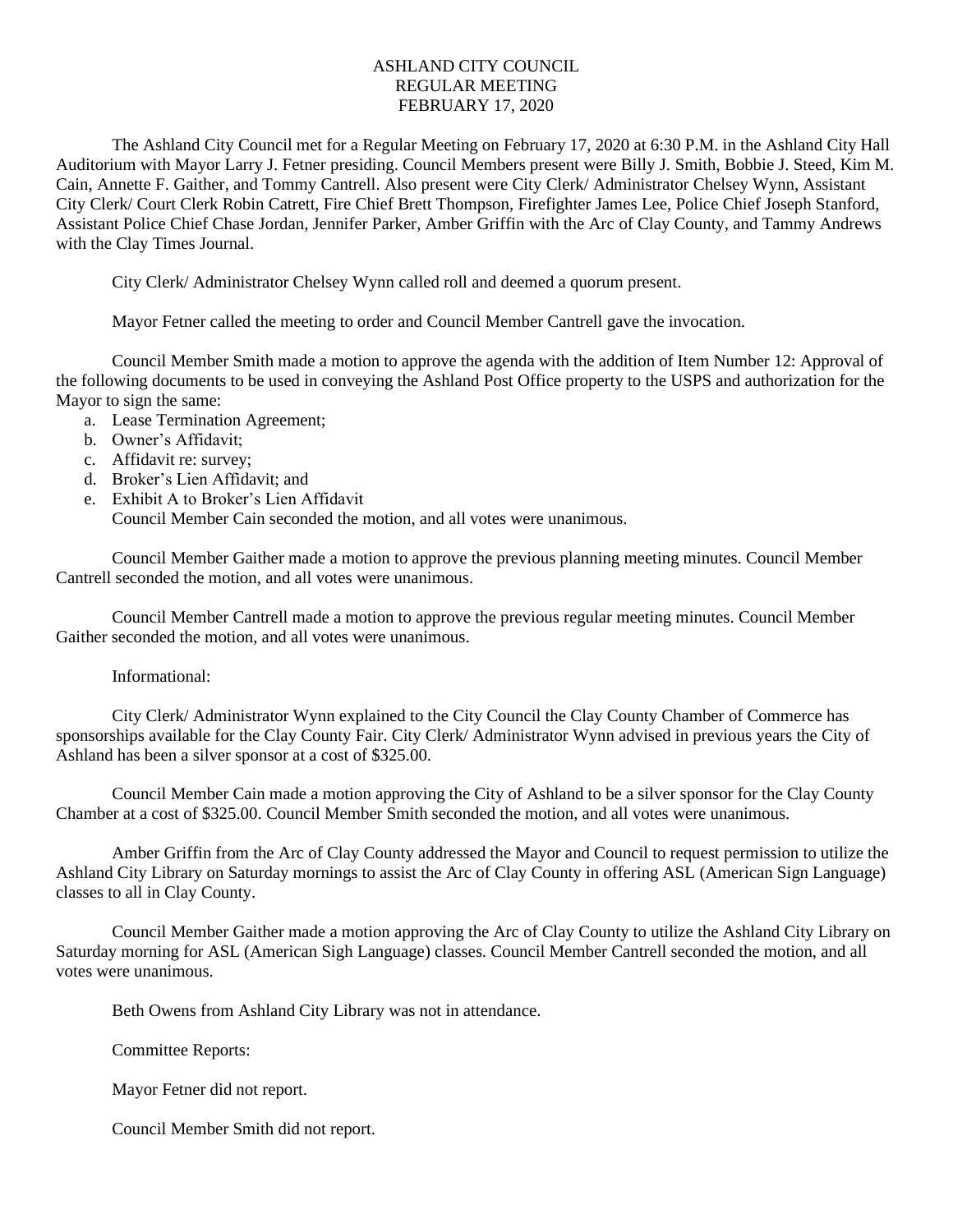Council Member Steed did not report.

Council Member Cain did not report.

Council Member Gaither did not report.

Council Member Cantrell did not report.

Fire Chief Thompson reported the Department worked an accident near Wellborn Cabinet and a cleanup day is scheduled for February 29. Fire Chief Thompson also discussed agenda items that include purchasing equipment for the department.

Police Chief Stanford reported on firearms training. Chief Stanford advised he is working on a training schedule, and he will be out of town for training and Assistant Chief Chase Jordan will be in charge.

Maintenance Supervisor Robinson advised there have been drainage issues in town due to leaves being dumped in gutters. Supervisor Robinson suggested the need for an ordinance to address the problem. Supervisor Robinson advised the steps at Williamson Field have been replaced, and painting at the Senior Center is being done. Supervisor Robinson advised the caution light at the intersection of Hwy 77/ 2<sup>nd</sup> Ave has voltage loss, he has requested a copy of the maintenance agreement from ALDOT, but until it is received, he isn't sure if we have to replace the light or if it can be taken down. Supervisor Robinson stated he would get a price on replacing the caution light if the agreement requires.

City Clerk/ Administrator Wynn advised the Mayor and Council that herself and Assistant City Clerk Robin Catrett will be attending training until Thursday, February 20, 2020.

New Business:

Council Member Smith made a motion to approve the bills received since the last council meeting in the amount of \$9,530.61. Council Member Gaither seconded the motion, and all votes were unanimous.

Council Member Gaither made a motion approving to hire Jerry Weems as a Part-time Seasonal Laborer for the Maintenance Department at Range 6 Step 2 with a start date of March 09, 2020 and an end date of October 30, 2020. Council Member Cain seconded the motion, and all votes were unanimous with the exception of Council Member Cantrell who abstained.

Council Member Steed made a motion approving to reimburse travel expenses for attendees of the 2020 League of Municipalities Annual Convention. Council Member Cain seconded the motion, and all votes were unanimous.

Council Member Cain made a motion to approve the 2020 contract with Avenue Insights for Business License Discovery/Recovery Administration. Council Member Gaither seconded the motion, and all votes were unanimous.

Council Member Gaither made a motion approving Code Enforcement Officer Tony Hubbard to attend Annual COAA Education Conference in Orange Beach, AL May 4-8, 2020 with a registration cost of \$225.00, hotel cost of \$725.00 plus tax, and reimburse travel expenses. Council Member Cain seconded the motion, and all votes were unanimous.

Council Member Cantrell made a motion approving to open and advertise for two weeks for a Senior Equipment Operator for the Maintenance Department. Council Member Cain seconded the motion, and all votes were unanimous.

Council Member Smith made a motion approving to purchase equipment from NAFECO for the Fire Department at a total cost of \$12,273.00 (paid from Fire Dept. Tax Fund) Council Member Gaither seconded the motion, and all votes were unanimous.